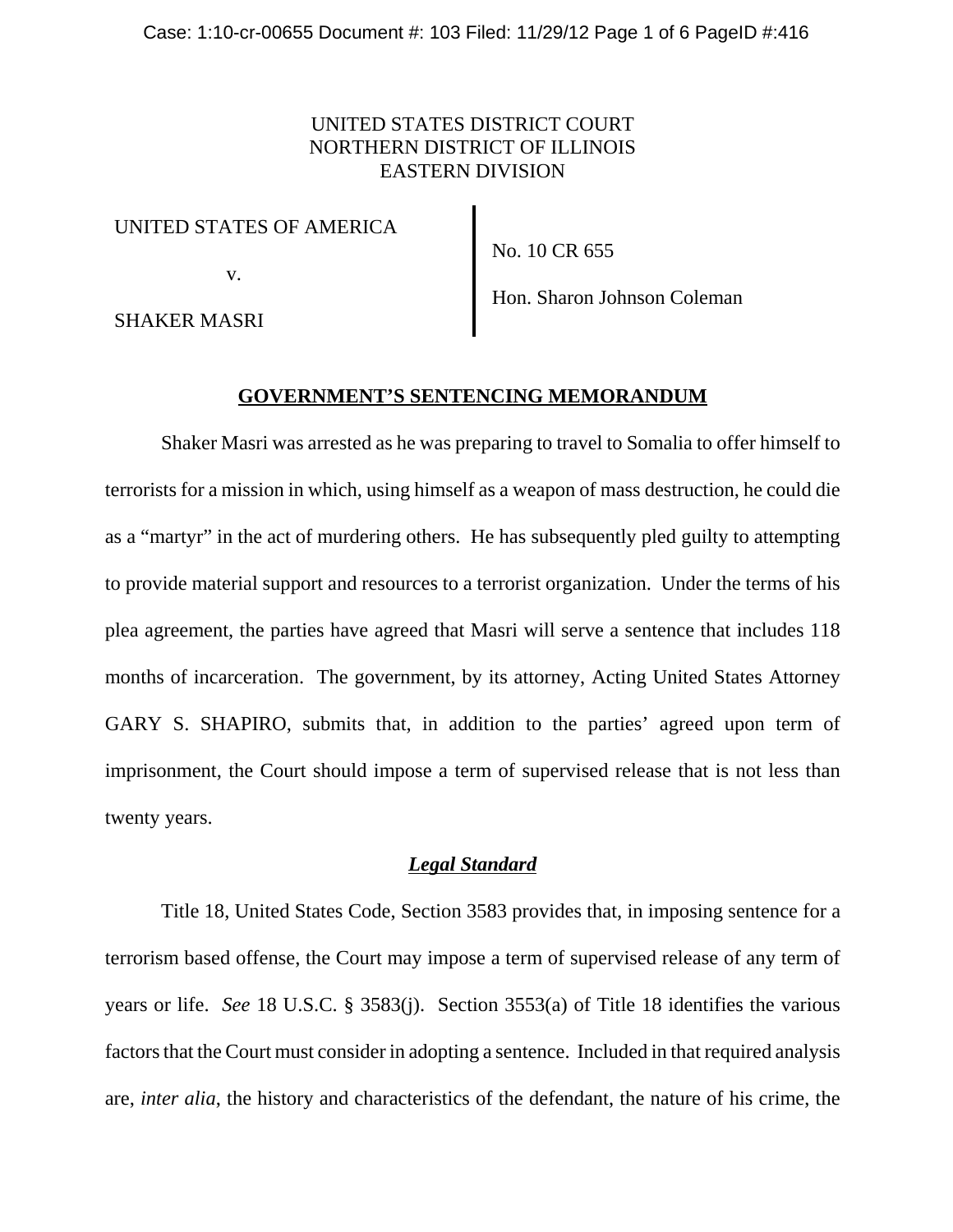need for the sentence imposed to reflect the seriousness of the defendant's offense, the general deterrence provided by the Court's sentence, the need to protect the public from the defendant, and the need to provide care and/or treatment for the defendant. *See* 18 U.S.C. § 3553(a). These factors require a prolonged period of supervision.

#### *Sentencing Factors*

## **I. THE NATURE OF MASRI'S OFFENSE.**

In July of 2010, defendant Shaker Masri told a close associate that he had decided to leave the United States to travel to Somalia to aid al-Qaeda and/or al-Shabaab in jihadist conflict. Over the following two weeks, Masri told this associate, who, unbeknownst to him, was cooperating with law enforcement, that he not only intended to travel abroad to support these terrorist organizations, but that he intended to aid their jihadist fight by volunteering for a suicide mission.

Investigating law enforcement agents arrested Masri before he could act on his intentions, and on September 29, 2010, Masri was charged in a two-count indictment with attempting to offer support to a terrorist organization. In particular, Masri was charged with knowingly attempting to provide material support and resources to al-Shabaab, a designated foreign terrorist organization, knowing that organization had engaged in and was engaging in terrorist activity and terrorism, in violation of Title 18, United States Code, Section  $2339B(a)(1)$ . He was also charged with attempting to provide material support and resources, and to conceal and disguise the nature, location, source and ownership of such material support and resources, knowing and intending that those resources were to be used in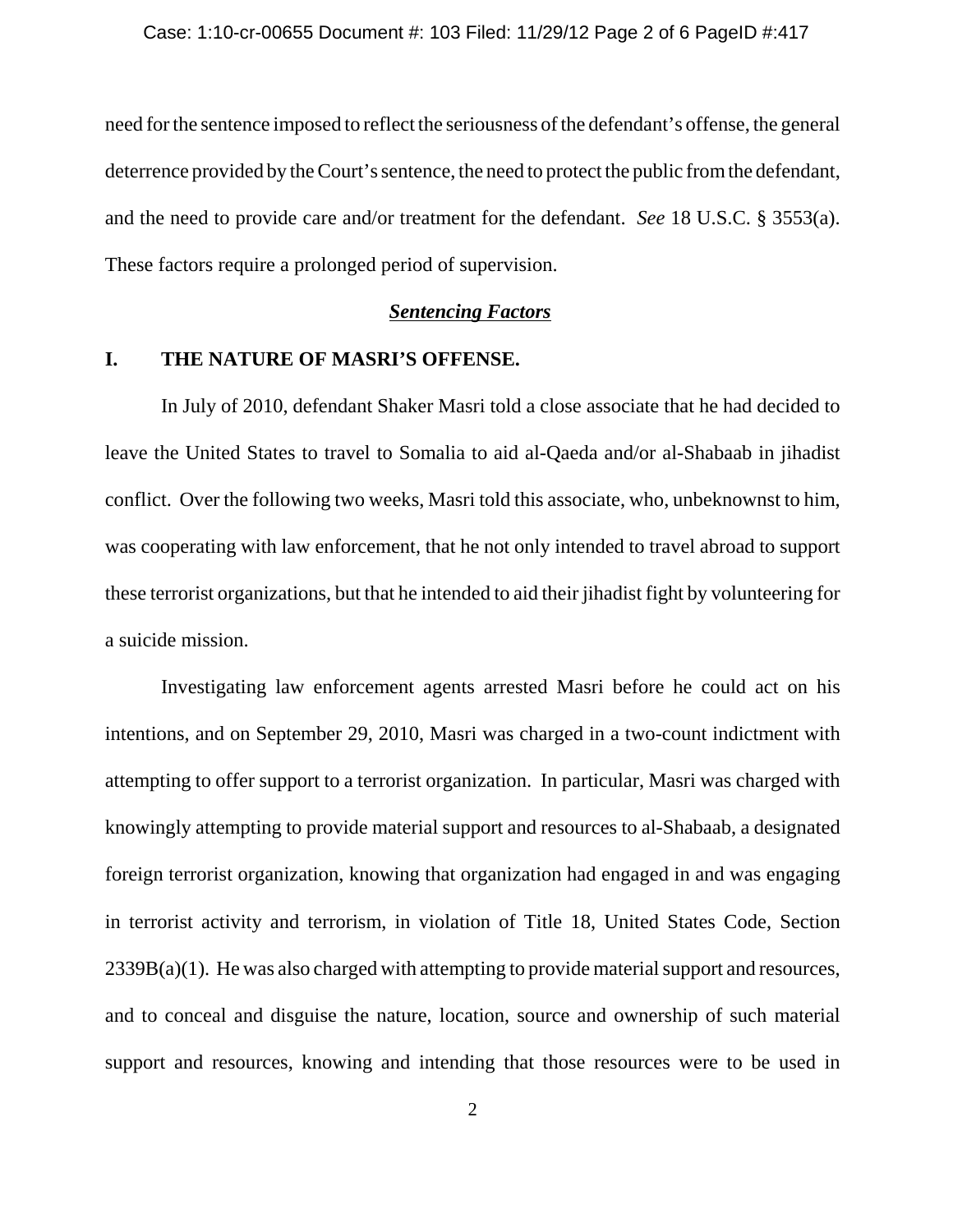preparation for and carrying out a violation of Title 18, United States Code, Section 2332a(b), which prohibits a national of the United States from using, threatening, attempting or conspiring to use a weapon of mass destruction, all in violation of Title 18, United States Code, Section 2339A. On July 30, 2012, Masri pled guilty to the first of those offenses, namely, attempting to provide material support to a terrorist organization.

## **II. MASRI'S HISTORY AND CHARACTERISTICS.**

Shaker Masri did not simply want to offer himself as a soldier to fight in the ranks of a terrorist militia engaged in a bloody civil war, he wanted to die killing others. Masri's goal was to be a tool of indiscriminate murder. In particular, Masri wanted to travel to Somalia in order to offer himself to al-Shabaab as a suicide bomber. At the time he was planning to travel, Masri knew that al-Shabaab was a militant organization that had engaged in violent terrorist activity and advocated terrorism.<sup>1</sup>

Masri has advocated a violent, extremist ideology. For example, in his conversations with the government's cooperating source, Masri ridiculed political protest as ineffectual and, instead, advocated violent action against those he branded as the enemies of Islam. Masri further encouraged the cooperating source to review jihadist-themed materials and provided

<sup>&</sup>lt;sup>1</sup> According to the National Counterterrorism Center, Al-Shabaab's senior leadership has long been affiliated with al-Qaeda. *See* www.nctc.gov/site/groups/al\_shabaab (last visited November 29, 2012). Various al-Shabaab leaders have trained and fought with al-Qaeda, and al-Shabaab spokesmen have issued statements praising Usama Bin Ladin and linking al-Shabaab to al-Qaeda's ideology. *Id.* Al-Shabaab has claimed responsibility for a number of terrorist attacks, including suicide bombings within Somalia and within a neighboring country. *Id.* The United States Department of State reports that al-Shabaab has been responsible for "several high profile bombings and shootings throughout Somalia," including suicide bombings and political assassinations. *See* http://www.state.gov/j/ct/rls/crt/2010/170264.htm (last visited November 29, 2012). In total, al-Shabaab is estimated to be responsible the death of over 900 people in 2010, alone. *Id.*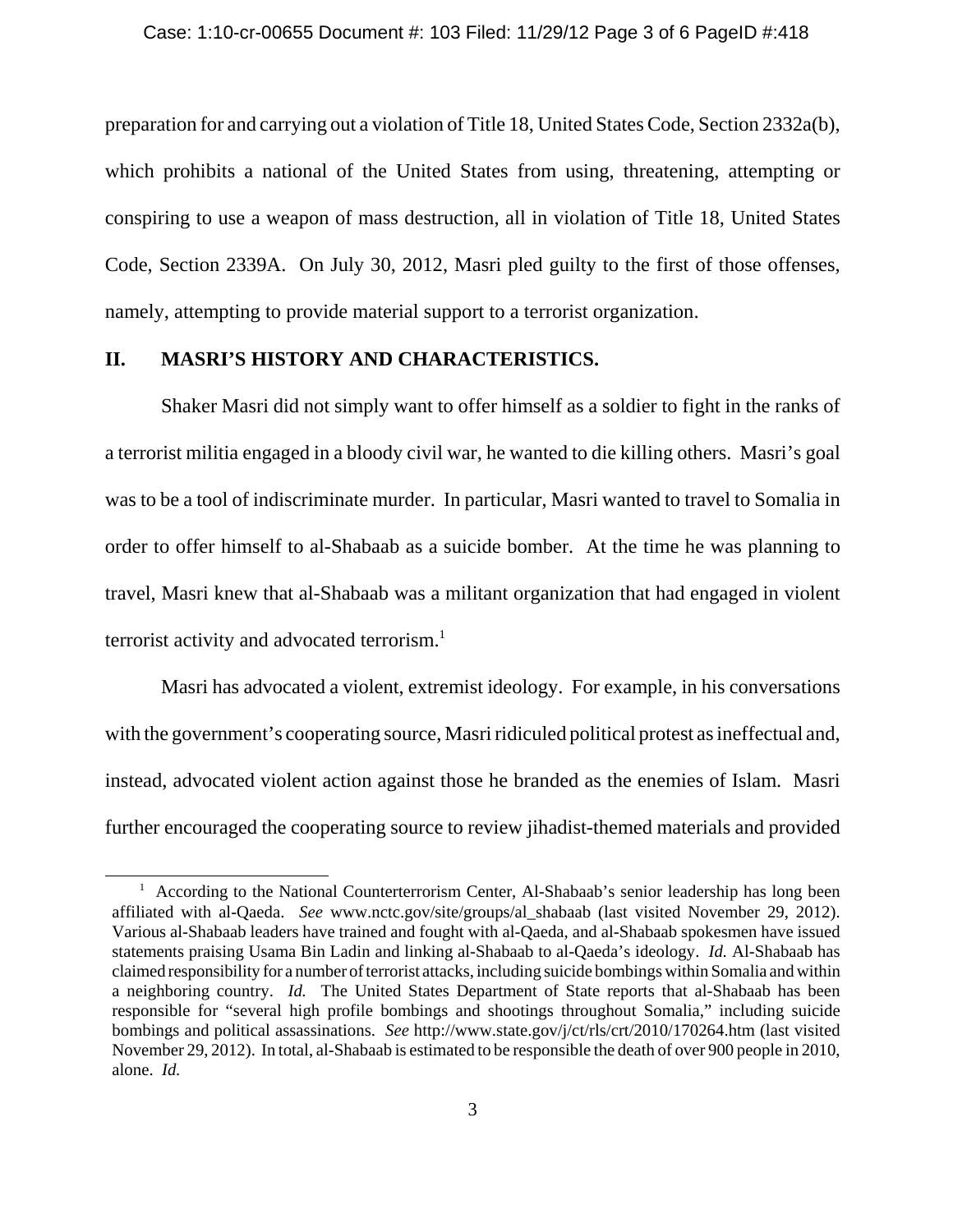#### Case: 1:10-cr-00655 Document #: 103 Filed: 11/29/12 Page 4 of 6 PageID #:419

the cooperating source with recordings of extremist lectures. Masri further spoke of the purported heavenly rewards one would receive for martyrdom.

 Following his decision to travel for jihad, Masri told confidants like the cooperating source that his goal was not simply to fight, but to offer his life in that fight. Masri explained that he wanted to die a "martyr." He explained that he wanted to achieve a death in which, wearing a suicide vest, he could kill himself in a terrorist act. In a July 28, 2010 recorded conversation, Masri told the source, in substance, that he wanted to know how an explosive belt is made, and stated that intended to wear one and not take it off. In a July 31, 2010 consensually recorded conversation, Masri told the source that he wished he could approach United States' servicemen he observed on the street and blow himself up in their presence. When the source questioned Masri on why he would be willing to forgo his life for *only* four targets, Masri agreed, stating that it would be better if there were more servicemen – like a bus full of soldiers that he could kill.

The forensic examination of Masri's laptop compter revealed that Masri had been collecting jihadist materials. Masri had a large number of terrorist authored and inspired materials on the computer. The computer revealed, *inter alia*, a library of e-book publications advocating violent jihad. By way of example, Masri had saved an e-book entitled, *The Islamic Ruling on the Permissibility of Self-Sacrificial Operations: Suicide or Martyrdom?* on the computer's desktop. He saved copies of jihadist publications like: *39 Ways to Serve and Participate in Jihad*, <sup>2</sup> *A Call to Migrate from the Lands of the Disbelievers to the Lands*

 <sup>2</sup> As the Court in *United States v. Mehanna*, 669 F. Supp. 2d 160 (D. Mass. 2009) explained, *39 Ways to Serve and Participate in Jihad* "makes plain that, among others, the United States is the object of this jihad."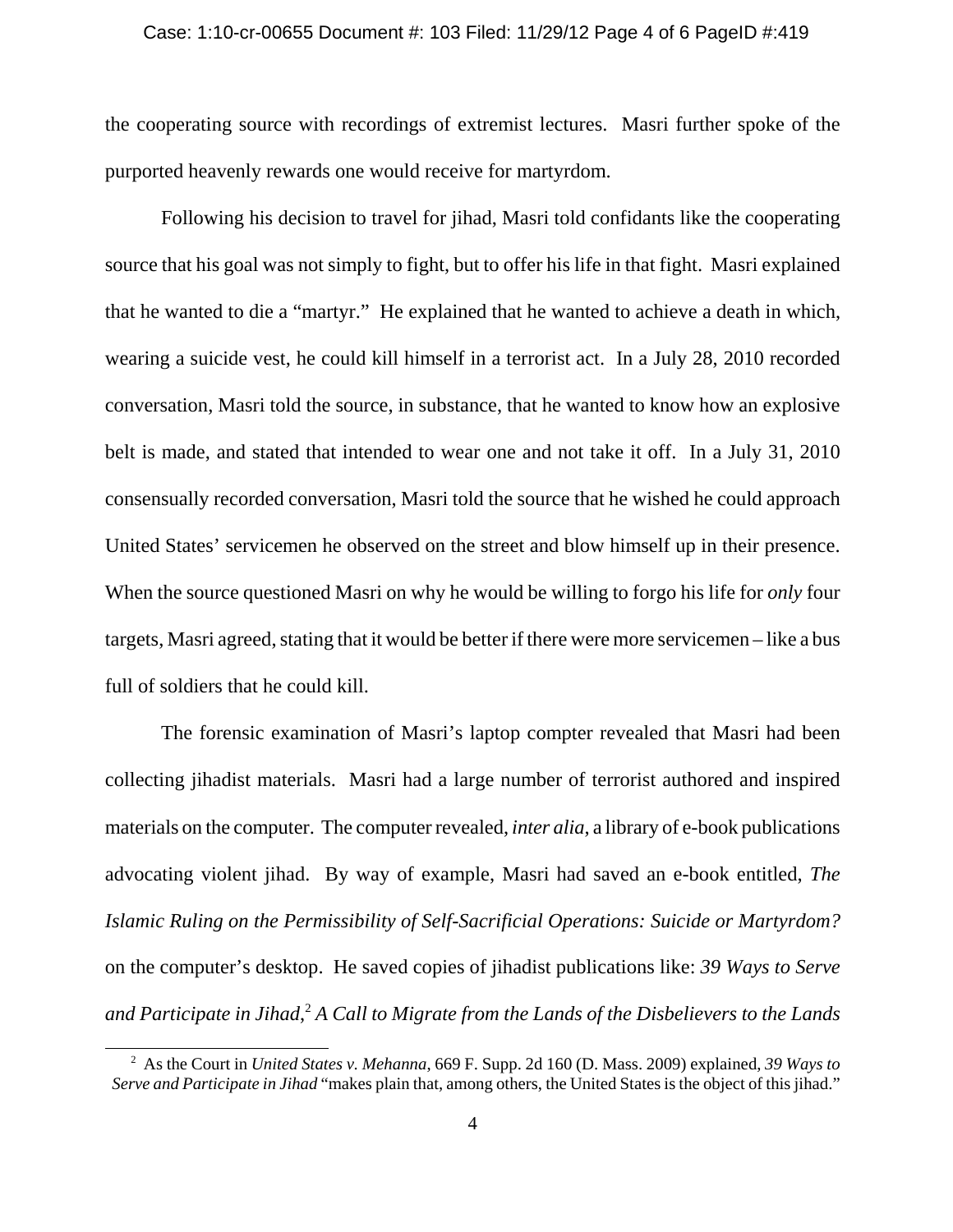*of the Muslims*, and *Jihad and the Effects of Intention Upon It* on the computer's hard drive. Masri similarly stored copies of al-Qaeda manifestos, including Usama Bin Ladin's 1996 "fatwa" against the United States: *The Declaration of War Against the Americans*. He used the computer to archive speeches and publications of former al-Qaeda spokesman and recruiter, Anwar al-Awlaki. Finally, the forensic analysis revealed that Masri's computer had been used to review jihadist multimedia propaganda.

## **III. THE NEED TO PROTECT THE PUBLIC.**

Masri's fascination with and desire to partake in violent terrorist acts weighs in furtherance of the imposition of a lengthy term of supervised release. In Section 3583(j), Congress recognized the potentially dangerous nature of defendants convicted of terrorism based offenses and the corresponding potential need to monitor their activities following their release from incarceration. *Cf. United States v. Meskini*, 319 F.3d 88, 92 (2d Cir.2003) (concluding that Congress had a rational basis to boost the criminal history for first time terrorism offenders based on the "likelihood of recidivism, the difficulty of rehabilitation, and the need for incapacitation"); *United States v. Jayyousi*, 657 F.3d 1085, 1117 (11th Cir. 2011). In repeatedly advocating a violent, extremist intent, Masri has presented a dangerous disposition that requires post-incarceration monitoring. The government respectfully submits that the Court's oversight of the defendant, including the ability to monitor his travel, employment, and finances is appropriate to protect the public.

*Id.* at 162. The *Mehanna* court further stated that the "book goes on to instruct the reader to: go for jihad yourself, make jihad with your wealth, help prepare the fighter going for jihad, expose the hypocrites and traitors, train with weapons and learn how to shoot, have enmity toward the disbelievers and hate them, and engage in electronic jihad (including hacking)."